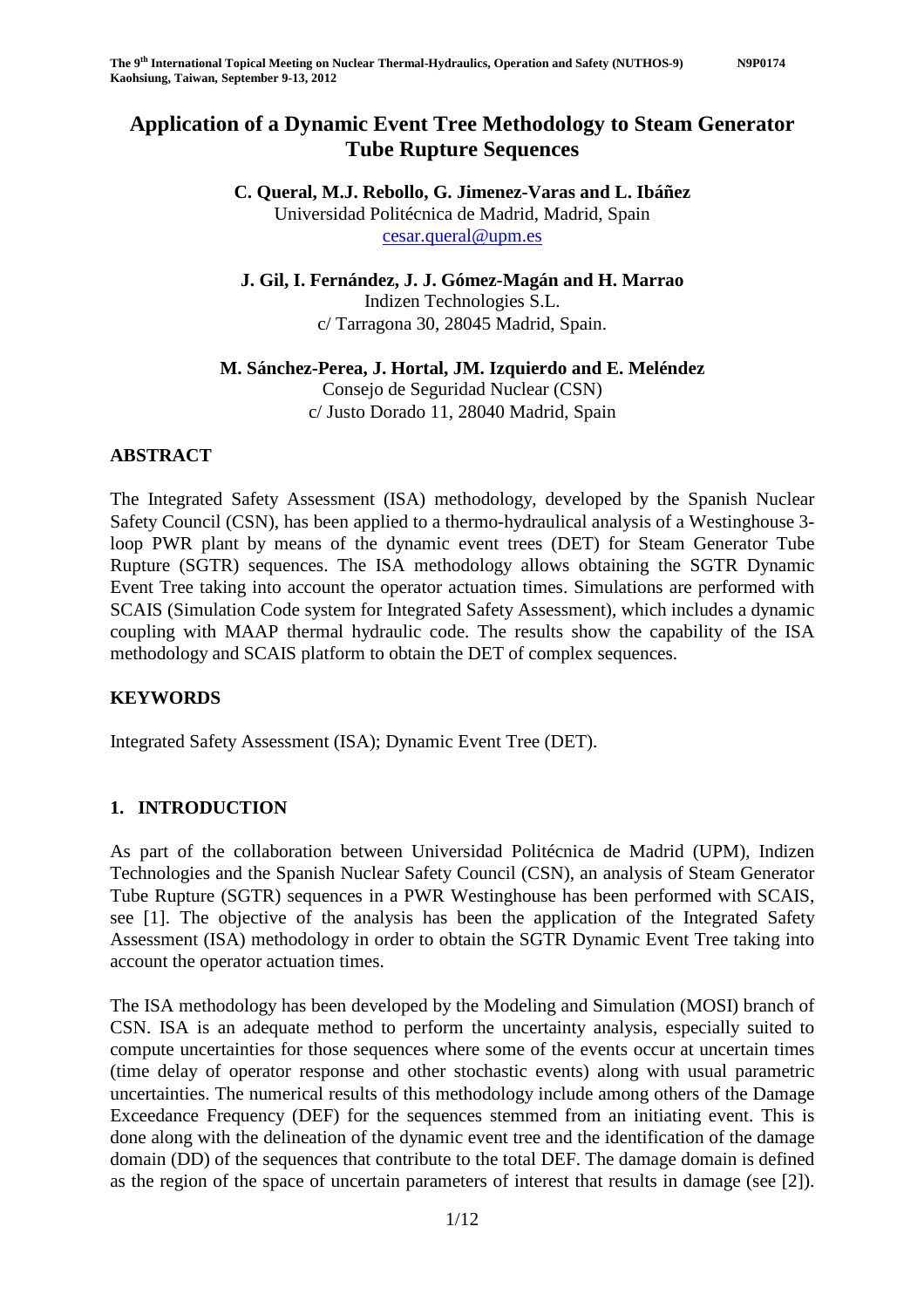DEF is then computed by integrating the general mathematical framework of ISA equations for the damage frequency (TSD, Theory of Stimulated Dynamics, see [6]). The UPM group has applied extensively this methodology in several projects; for more details see [1] to [5]. ISA methodology introduces some differences with respect the classical Probabilistic Safety Analysis (PSA):

- **Header Demand:** In PSA event trees, header intervention (i.e., demand of a safety function) is decided on the basis of generic analyses. On the contrary, demand for header intervention in ISA is a simulation result. As a result, the number of possible branches in a header is different in PSA and ISA. In PSA there are two branches for a header: failure or success, but ISA considers three possible branches for a header in every sequence: demanded with failure, demanded with success and not demanded.
- **Success Criteria:** Event tree headers in PSA are usually defined at safety function level, i.e., each header represents the successful achievement of a safety function. System success criteria are therefore needed to develop the header fault trees. In the ISA context, however, event tree headers can represent hardware states (system trains working or not) or operator actions. Therefore, ISA fault trees are used to calculate the probability of each system configuration, not to quantify failure probabilities.
- **Human Actions:** In PSA a human action is failed if it is not performed within a prespecified time interval (available time). An action delayed beyond the available time is treated as a non-performed action. In ISA methodology, human actions are events occurring at uncertain times. A delayed action is still a performed action even if it is not able to avoid a damage condition (limit exceedance). As a consequence, a PSA success sequence, when analysed in the ISA context, may contain a non-empty damage domain resulting from excessive delays of protective actions.
- **Available Times:** In PSA the available time of a header has a value for each sequence. In ISA methodology it is a function of the uncertain times and parameters and also the status of the systems that have been demanded during the sequence.
- **End State:** The end state of a sequence in PSA event trees is a discrete variable with two possible values: either success or failure. The end state of ISA sequences, however, is a random variable where each final state (damage or success) has an associated probability. Success and failure probabilities are obtained from the sequence uncertainty analysis. PSA end states can be seen as a particular case of ISA end states where the only possible probability values are 0 or 1.
- **Failure Probabilities:** In PSA the systems failure probabilities do not depend on the dynamics of the sequence. In ISA methodology the failure rate could depend on process variables (i.e. temperature or humidity conditions in the proximity of a pump). The general mathematical framework of ISA equations for the damage frequency is the Theory of Stimulated Dynamics (TSD), see [6]. These equations are simplified if the failure rates do not depend on the process variables, as it is the case in this analysis.
- **Damage Condition:** In PSA Level 1 the damage condition is the LOCA acceptance criterion, Max  $PCT > 2200$  F (1477.15 K). In ISA methodology several damage criteria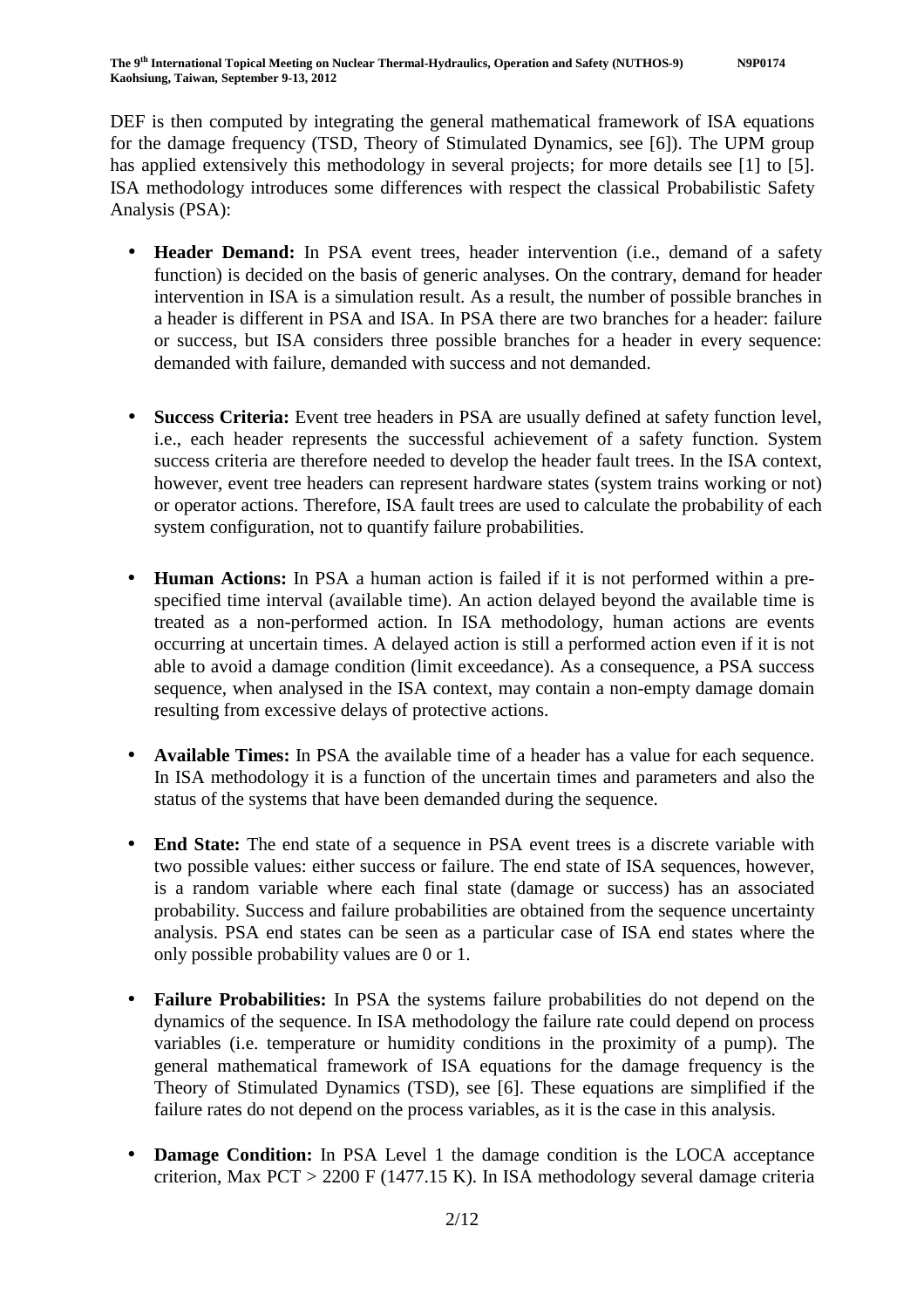can be handled within the same analysis, allowing obtaining the DEF for all the safety variables (safety barriers) of interest.

Application of ISA methodology can be split into the following blocks (the general blockdiagram is shown in Fig. 1, see also [1]):

- **Block A**, the *sequence generation* module performing the simulation of dynamic event trees. This will provide the candidate sequences with non-trivial DD (success or damage for all conditions) that will be analyzed in detail in the Path Analysis module (Block B).
- **Block B**, the *paths analysis* module that is repeatedly simulated with different values of uncertain parameters and/or time delays (human actions or stochastic phenomena) of each sequence of interest obtained in block A. Each such simulation, called a path, can end either in a success or damage state. The region of parameter and/or time delays values that leads to damage paths is the DD of the sequence.
- **Block C**, the *probability and delay times quantification* module that provides the necessary information to calculate in Block D (Risk Assessment) the probabilities and the contribution to DEF of each sequence of interest.
- **Block D**, the *risk assessment* module that calculates the DEF by integrating on the DD region identified in block A, the probability distributions obtained in Block B (Path Analysis module).



**Fig. 1. ISA methodology general diagram.** 

Apart from a theoretical approach that is at the basis of the method, application of ISA requires a set of computational tools. A suitable software package called SCAIS (Simulation Code system for ISA) implements the above referred method, see [1]. Current SCAIS development includes as main elements:

- General Simulation Driver (BABIECA), that solves step by step topologies of block diagrams.
- Event Scheduler (DENDROS), that drives the dynamic simulation of the different incidental sequences. Its design guarantees modularity of the overall system and the parallelization of the event tree generation.
- Plant Models, allowing simulation of nuclear accident sequences. This includes codes for simulation of thermal hydraulics and severe accident phenomenology, as well as codes for simulation of operating procedures and severe accident management guidelines, for more details see [7]. Codes as MAAP, RELAP, TRACE can be adapted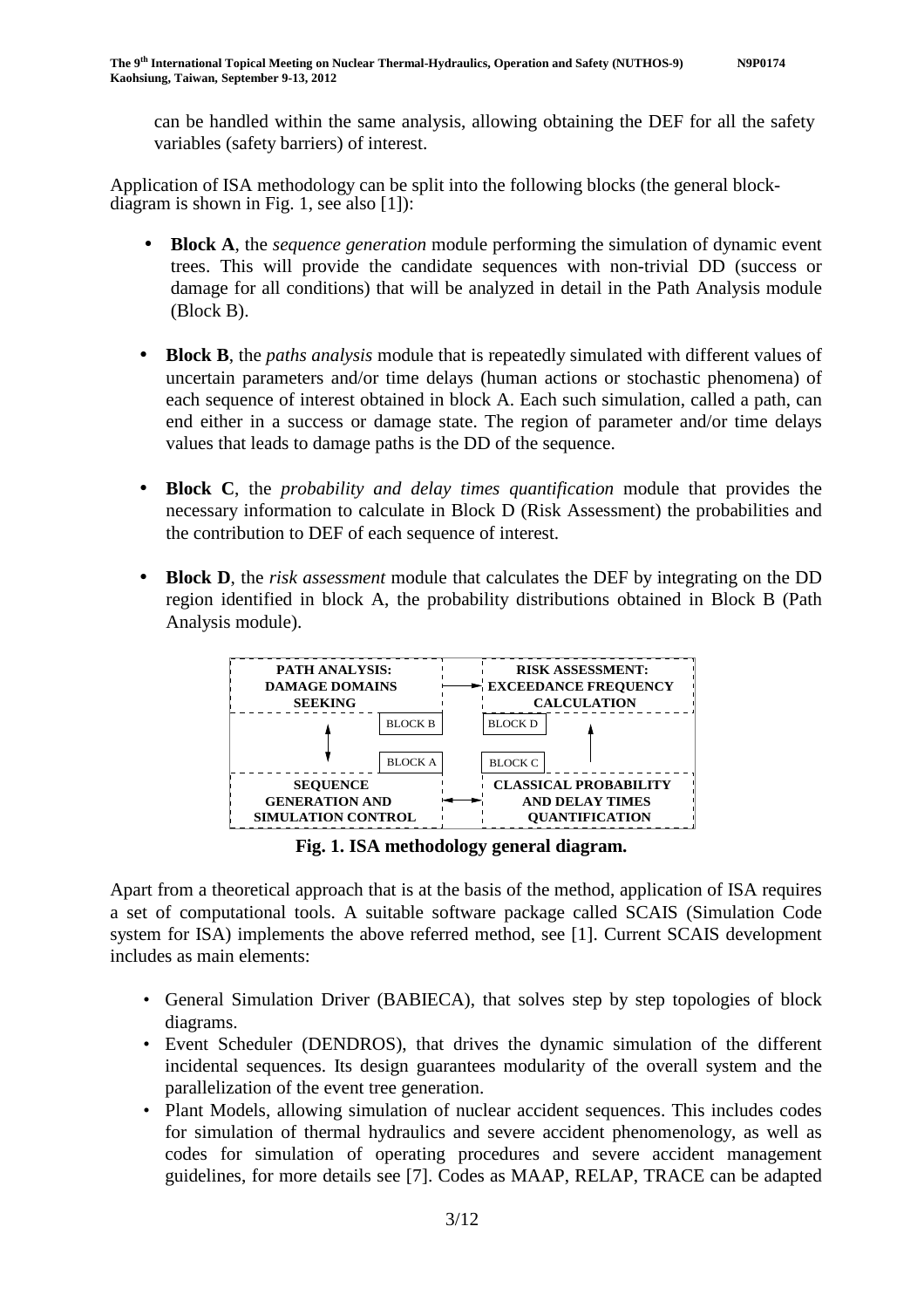to perform tree simulations under control of the scheduler. At present MAAP4, see [8], is coupled to BABIECA to build up a distributed plant simulation<sup>1</sup>.

- Probability Calculator, which incrementally performs the Boolean product of the fault trees corresponding to each system that intervene in the sequence, additionally computing its probability.
- Path Analysis Module, which repeatedly simulates each sequence of interest with different values of uncertain parameters and/or time delays (human actions or stochastic phenomena).
- Risk Assessment Module, which calculates the DEF by integrating TSD equations on the DD region.

#### **2. SEQUENCES GENERATION MODULE. DYNAMIC EVENT TREE SIMULATION**

The objective of Block A of the ISA methodology is to simulate the dynamic event tree (DET) stemming from an initiating event. At present, the simulations of DET performed by coupling MAAP and DENDROS are performed in an automatic way, see [7].

## **2.1. Application to SGTR Sequences.**

 $\overline{a}$ 

In this study a SGTR event at full power in a three-loop PWR Westinghouse design has been considered. Such accidents begin as a breach barrier between the primary Reactor Coolant System (RCS) and the secondary side of the steam generator (SG), and provide a direct release path for RCS fluid to the environment via the secondary side (steam-dump, safety and relief) valves.

Main human actions within Emergency Operating Procedures (EOP) needed in order to optimally recover the transient are depicted in Fig.  $\tilde{2}$ . With these actions in mind, the principal stages of SGTR sequences are:

#### • *Reactor trip and Safety Injection (SI) signal.*

Due to SGTR the reactor coolant inventory decreases and leads to a manual/automatic reactor trip. The decrease in RCS pressure results in a low pressurizer pressure SI signal, Main Feed Water (MFW) system trip and actuation of the Auxiliary Feed Water (AFW) system to deliver flow to all steam generators.

• *Identification and Isolation of the ruptured SG.* 

Once the ruptured SG has been identified, recovery actions begin by Isolating AFW flow to the ruptured SG and closing the Main Steam Isolation Valve (MSIV) on the steamline corresponding to the affected SG, aiming to minimize radiological releases, to reduce the possibility of overfilling the affected SG and to enable the operator to establish a pressure differential between the ruptured and intact SGs as a necessary step toward terminating primary to secondary leakage.

#### • *Cooldown of the RCS system by means of the intact SGs.*

After isolation of the ruptured  $\overline{SG}$ , the RCS is cooled as fast as allowed, dumping steam from the intact SGs. In the case of unavailability of the normal steam dump system to the condenser; this cooldown is performed by dumping steam via the Power Operated Relief Valves (PORVs) on the intact SGs. The cooldown is finished when the cooldown target temperature is reached.

<sup>1</sup> Currently, a coupling to TRACE similar to the case of MAAP is being developed by Indizen in collaboration with CSN, see [7].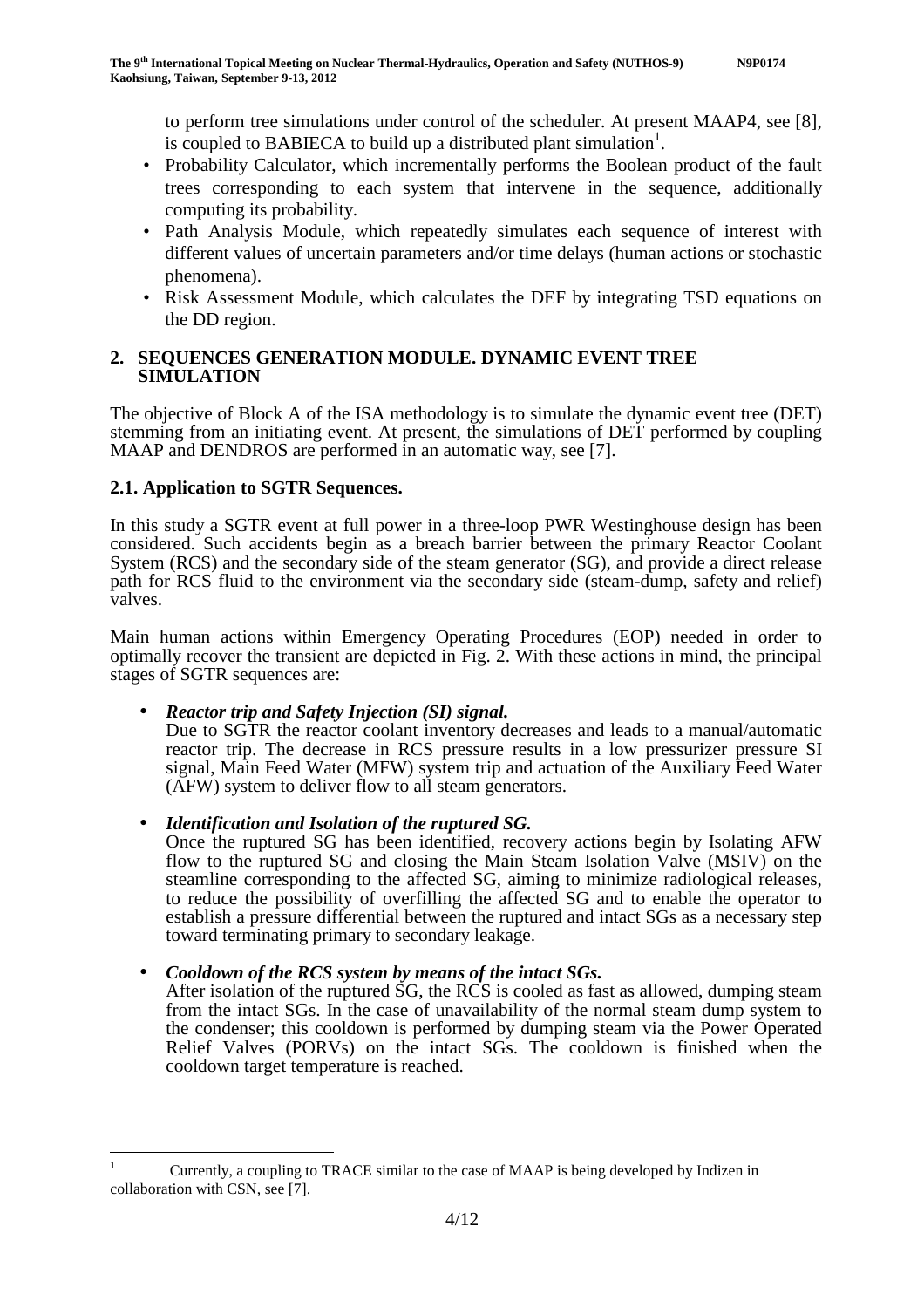**The 9th International Topical Meeting on Nuclear Thermal-Hydraulics, Operation and Safety (NUTHOS-9) N9P0174 Kaohsiung, Taiwan, September 9-13, 2012** 

• *Depressurization of RCS to restore inventory.* 

During the cooldown process, SI flow will tend to keep RCS pressure and primary to secondary break flow will continue. Consequently, SI flow must be terminated to stop break flow; however, adequate inventory must be first assured. This includes both sufficient RCS subcooling and pressurizer inventory to maintain a reliable pressurizer level indicator after SI flow is stopped. The depressurization is performed using normal pressurizer spray or a pressurizer PORV.

#### • *Terminate SI.*

Once RCS subcooling, secondary side heat sink, and reactor coolant inventory have been adequately established, SI flow is no longer required. Thus, SI flow is stopped to terminate primary to secondary break flow and to prevent repressurization of the RCS.

#### • *Long term cooling.*

Finally, RHR system provides with long term cooling.



**Fig. 2. Summary of standard Westinghouse EOPs in the case of SGTR sequences.** 

In a first step, several SGTR event trees (ET), corresponding to PSA studies of similar nuclear power plants (Westinghouse design with 3 loops) have been analyzed to build a generic SGTR event tree including EOPs, Fig. 3. Sequence headers and success criteria considered after this review are:

**SCRAM**: Reactor trip; **HPI:** High Pressure Injection system (1/2 pumps); **AFW**: Auxiliary Feed Water system (1/3 pumps); **ISO-SG:** Isolate ruptured SG (close MSIV on ruptured SG);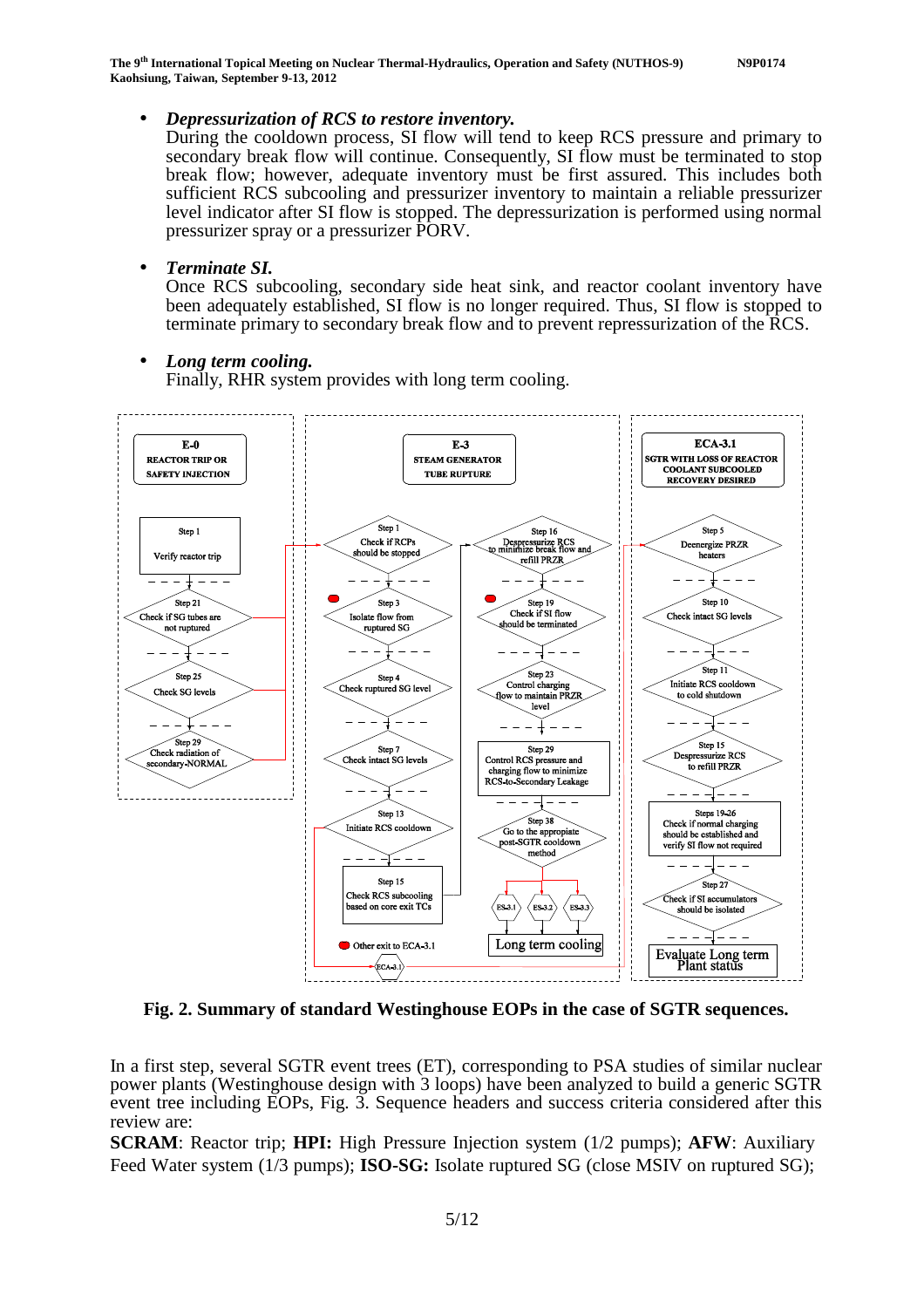**DSP-EP:** Cooldown and Depressurization of RCS (cooldown dumping steam from PORVs on intact SGs and depressurization with pressurizer PORV); **DSP-LP**: Cooldown and depressurization of RCS (cooldown, 55 K/h rate, dumping steam from PORVs on intact SGs and depressurization with pressurizer sprays; **FB**: Feed and Bleed (1/2 HPI pumps, 1 PORV); **C-PORV/RSIS:** Terminate SI (control charging flow); **REC-HP:** High Pressure Recirculation (injection to 2/3 legs of RCS with 1/2 HPSI pumps and 1/2 LPSI pumps); **RWST:** Refill of Water Storage Tank; **RHR**: Residual Heat Removal.



**Fig. 3. SGTR. Generic Event Tree (GET) with EOPs***.* 

One of the main difficulties in SGTR simulations is the selection of the operator action timing, which is very plant-specific. Nevertheless the timing are in the same range comparing similar plants based on operator training on full-scope simulators, see Table 1 and see also [9] to [16].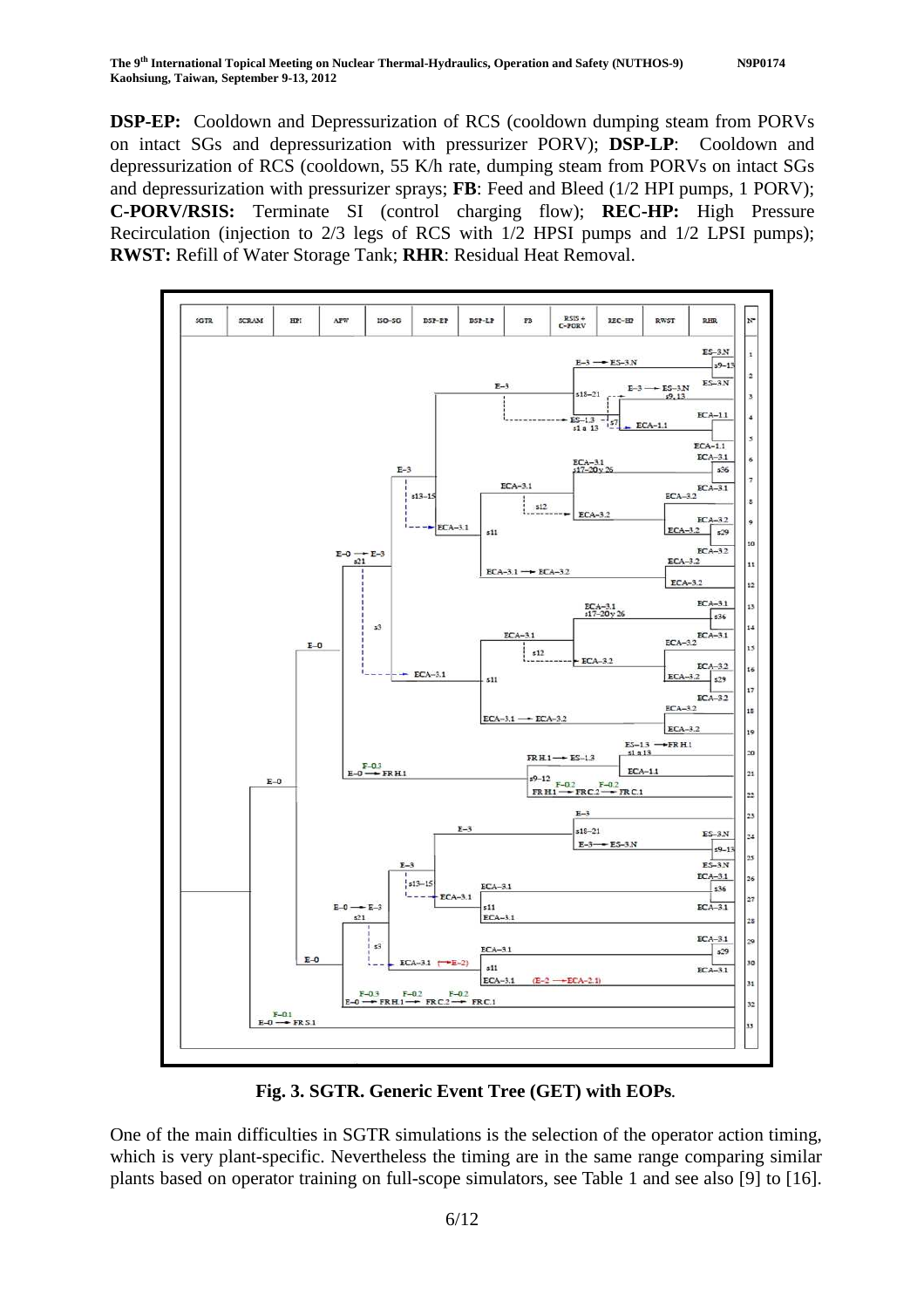Taking into account this information, a set of representative values for the DET-SGTR analysis has been obtained, see Table 2. The total time required to complete the recovery operations lies of both operator action time and system plant response times. For instance, the time for each of the major recovery operations (i.e., RCS cooldown) is primarily due to the time required for the system response, whereas the operation action time is reflected by the time required for the operator to perform the intermediate action steps.

|                           | <b>WCAP-</b>          |                      | <b>Beaver</b> | <b>Harris</b> | <b>Prairie</b>    | <b>Turkey</b> |  |  |
|---------------------------|-----------------------|----------------------|---------------|---------------|-------------------|---------------|--|--|
| <b>Plant</b>              | 10698                 | <b>Watts Bar</b>     | <b>Valley</b> | NP.           | <b>Island</b>     | Point         |  |  |
|                           | 1987                  | 1992                 | 2006          | 2000          | 2011              | 2011          |  |  |
| Reference                 | LEWIS                 | <b>BOCHMAN</b>       | <b>FENOC</b>  | <b>WEC</b>    | <b>SCHIMMEL-3</b> | <b>KILEY</b>  |  |  |
| <b>Operator Action</b>    | Time (s)              | Time (s)<br>Time (s) |               | Time (s)      | Time (s)          | Time (s)      |  |  |
| <b>Identify and</b>       |                       |                      |               |               |                   |               |  |  |
| <b>Isolate Ruptured</b>   |                       |                      |               |               | Calculated by     |               |  |  |
| SG                        | 600                   | 900                  | 900           | 720           | TH code           | 1200          |  |  |
|                           |                       |                      |               |               |                   | 1680          |  |  |
| <b>Begin RCS</b>          |                       |                      |               |               | 1140 from         | from          |  |  |
| Cooldown                  | (420-480)             | 429                  | 144           | 300           | <b>SCRAM</b>      | <b>SCRAM</b>  |  |  |
| <b>End RCS Cooldown</b>   | Calculated by TH code |                      |               |               |                   |               |  |  |
| <b>Begin Depress.</b>     | (360-480)             | 240<br>240<br>147    |               |               | 420               | 360           |  |  |
| <b>End Depress.</b>       | Calculated by TH code |                      |               |               |                   |               |  |  |
| <b>Begin SI</b>           |                       |                      |               |               |                   |               |  |  |
| <b>Termination</b>        | 420                   | 244.2                | 180           | 180           | 120               | 120           |  |  |
| <b>SI Termination and</b> |                       |                      |               |               |                   |               |  |  |
| Pressure Equal.           | Calculated by TH code |                      |               |               |                   |               |  |  |

## **Table 1. Spectrum of operator times in SGTR sequences.**

## **Table 2. Summarized operator times included in DET simulation.**

| <b>Operator Action</b>        | <b>Description (EOP, step)</b>                       | Time (s)           |
|-------------------------------|------------------------------------------------------|--------------------|
| Ruptured SG Isolation         | AFW flow to ruptured SG and                          | 900                |
|                               | MSIV on ruptured SG. (E-3, step 3)                   |                    |
| <b>Start RCS Cooldown</b>     | With PORVs on the intact SGs.                        | 1140 / 2260        |
|                               | (E-3, step 13) / (ECA-3.1, step 11)                  |                    |
| <b>End RCS Cooldown</b>       | <b>Target RCS temperature</b>                        | Calculated by MAAP |
| <b>Start Depressurization</b> | With PZR-PORV. $(E-3, \text{step } 16)$ .            | 1780/2260          |
|                               | With PZR-spray. (ECA-3.1, step 15).                  |                    |
| <b>End Depressurization</b>   | RCS pressure equal to ruptured SG.                   | Calculated by MAAP |
| Terminate SI                  | $(E-3, step 17) / (ECA-3.1, step 19)$                | 2200 / 2900        |
| Heaters control and           | (ES-3.1, step 1)/(ECA-3.1, step 19)                  | 2900 / 3000        |
| Accums. isolation             |                                                      |                    |
| <b>Start Cooldown</b>         | With PORVs on intact $SGs$ ( <b>ES-3.1, step 5</b> ) | 3000               |
| <b>Start RCS</b>              | With PZR-spray. (ES-3.1, step 8)                     | 3600               |
| Depressurization              |                                                      |                    |
| <b>RHR</b>                    | RHR conditions.                                      | Calculated by MAAP |

All simulations performed in this analysis with DENDROS-MAAP include as hypothesis Success criteria for headers **SCRAM**, **AFW** and **RC-HP;** in addition **RWST** and **RHR** headers are not included in the analysis. Therefore, the headers considered in simulations are: **HPI** (named H in DET), **ISO-SG (**named I in the DET**), DSP-EP** (named SD in DET)**, DSP-LP** (named LD in DET), **C-PORV/RSIS** (named R in DET). Simulations are finished when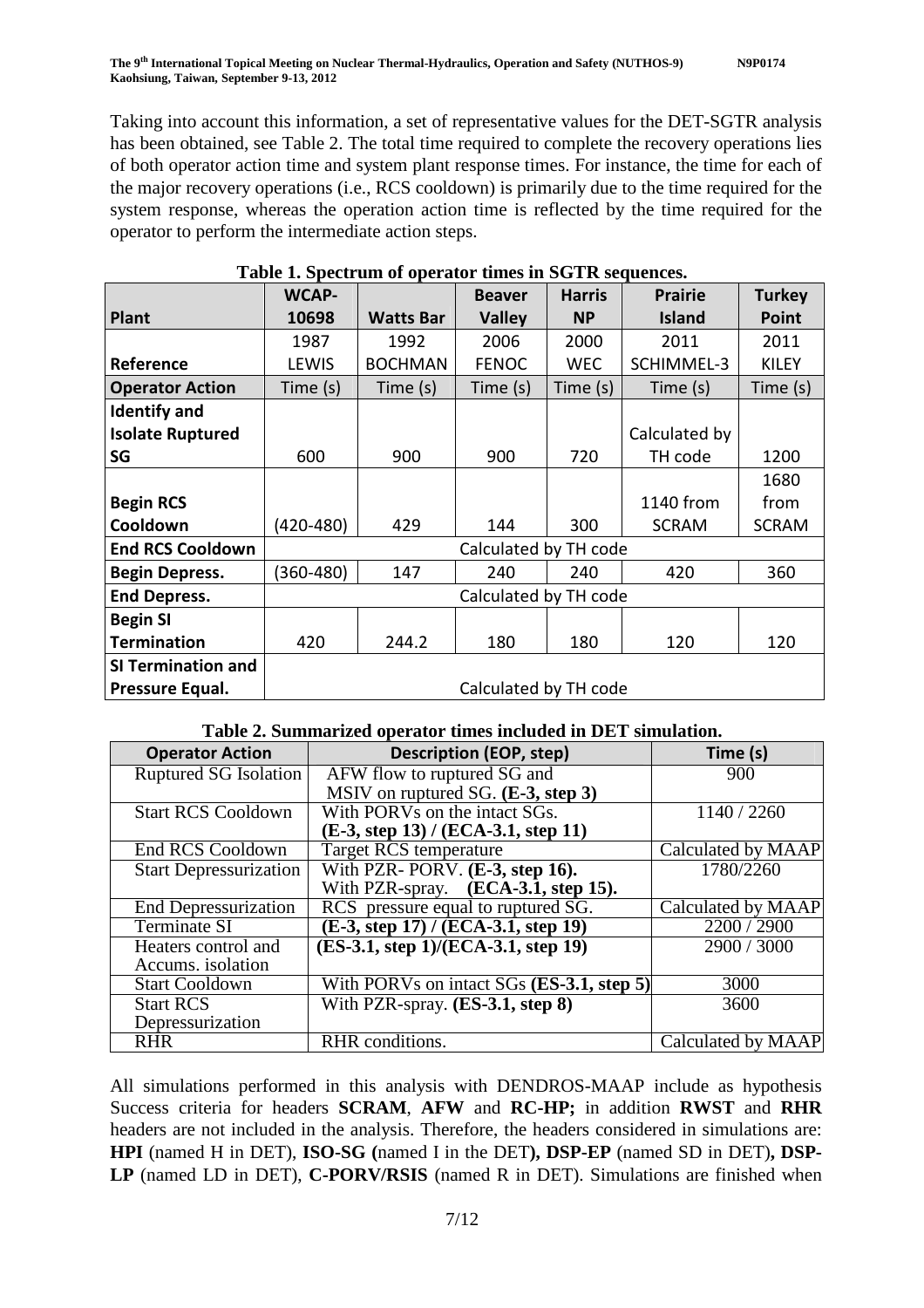**RHR** conditions are reached (success sequence), PCT> 1477.15 K (damage sequence) or Time > 24 hours. In addition, twenty four operator actions, corresponding to EOPs E-3, ES-3.1, ECA-3.1 and ECA-3.2, have been included in DET simulation.

The DET, Fig. 4, provides the actuation time for systems and branching time for headers. The main variables of the sequences of DET are shown in Fig. 5 to 6. For the purpose of DET unfolding, simulations do not consider time delays: each header occurs at the stimulus time or never. The identification of each sequence is carried out by the concatenation of header status: a header in upper case means success upon demand and lower case means failed upon demand. Main values of variables and times of events obtained from the sequences of DET are shown in Table 3.



**Fig. 4. SGTR. Dynamic Event Tree (DET).** 



**Fig. 5. RCS pressure and level for every sequence of the DET.**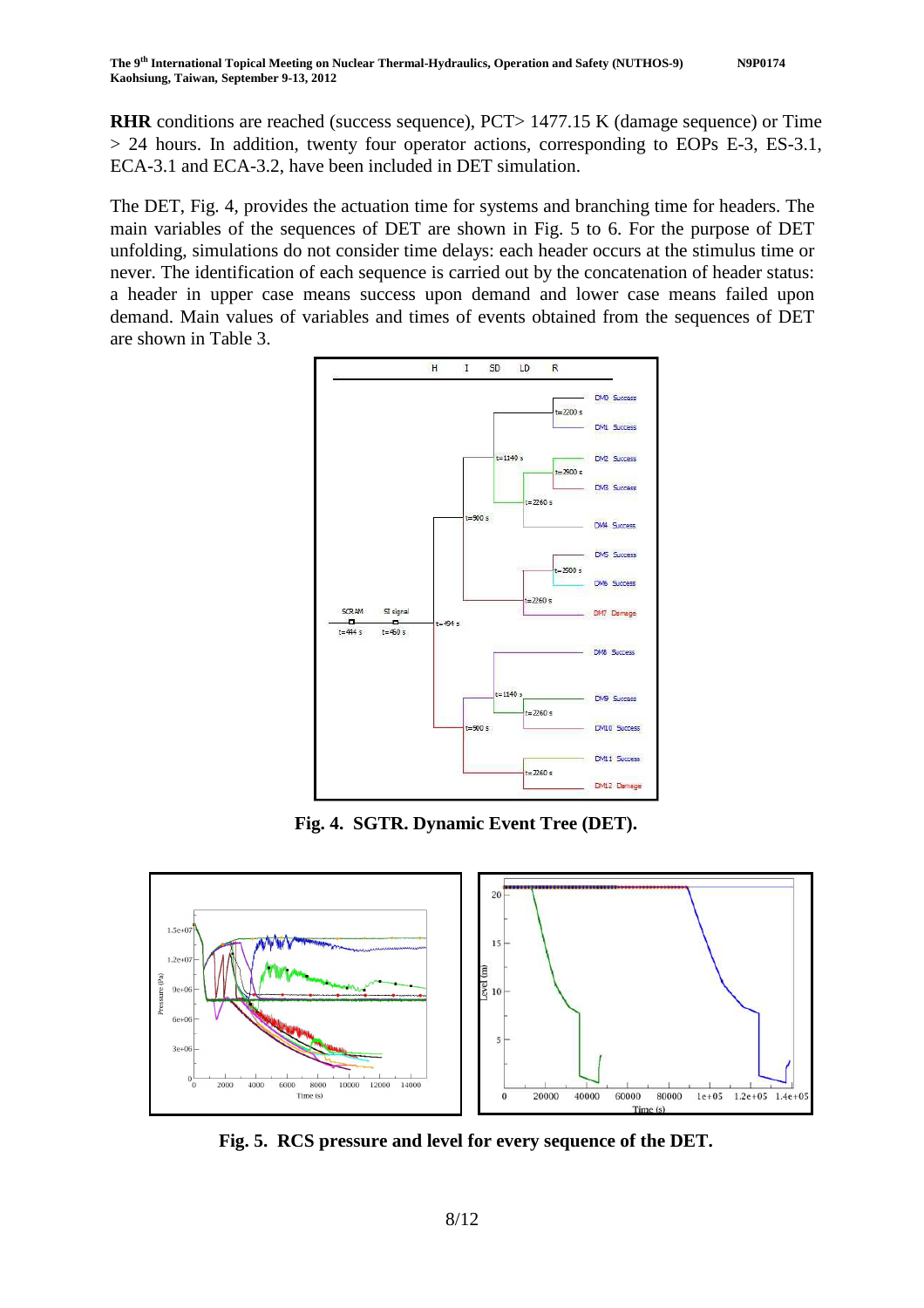

**Fig. 6. Integrated mass flow rate in tube rupture and steam releases from affected SG. (Display simulation time 15.000s)**

|                     |                   |            | Intg.             |                | <b>Total</b>   |               |             |             | End         |
|---------------------|-------------------|------------|-------------------|----------------|----------------|---------------|-------------|-------------|-------------|
|                     | <b>RCS</b>        | <b>RCS</b> | <b>Mass</b>       | End            | <b>Mass</b>    | Max.          | <b>ACCs</b> |             | <b>RWST</b> |
|                     | Press.            | Level      | <b>Flow</b>       | <b>Release</b> | <b>Steam</b>   | PCT(K)        | Injec.      | <b>RHR</b>  |             |
|                     | Min.              | Min.       | <b>break</b>      | <b>Time</b>    | <b>Release</b> |               | <b>Time</b> | <b>Time</b> | <b>Time</b> |
| <b>Sequence</b>     | (Pa)              | (m)        | (kg)              | (s)            | (kg)           | [Time $(s)$ ] | (s)         | (s)         | (s)         |
| DM0: H-I-SD-R       | 2.1E <sub>6</sub> | 20.8       | 4.1E4             | 2378           | 3.1E5          | 603           | -----       | 12053       | ------      |
| DM1: H-I-SD-r       | 2.1E <sub>6</sub> | 20.8       | 4.3E4             | 2670           | 3.2E5          | 603           | -----       |             |             |
| DM2: H-I-sd-LD-R    | 2.5E <sub>6</sub> | 20.8       | 5.0E4             | 2803           | 3.1E5          | 603           | $- - - - -$ | 12067       | -----       |
| DM3: H-I-sd-LD-r    | 6.7E <sub>6</sub> | 20.8       | 1.4E5             | 9134           | 3.3E5          | 603           | -----       | ----        | 67509       |
| DM4: H-I-sd-Id      | 7.8E6             | 20.8       | 1.5E <sub>6</sub> | 76811          | 4.0E5          | 603           | -----       |             | 74264       |
| DM5: H-i-LD-R       | 9.1E5             | 20.8       | 9.1E4             | 9981           | 4.4E5          | 603           | -----       | 9981        | -----       |
| DM6: H-i-LD-r       | 2.5E <sub>6</sub> | 20.8       | 1.4E <sub>6</sub> | 54576          | 5.1E5          | 603           |             | ----        | 53111       |
| DM7: H-i-Id         | 7.4E6             | 0.57       | 1.6E <sub>6</sub> | -----          | 1.9E6          | >1500         |             |             | 73215       |
|                     |                   |            |                   |                |                | [137000 s]    |             |             |             |
| <b>DM8: h-I-SD</b>  | 1.1E <sub>6</sub> | 20.8       | 1.4E4             | 949            | 3.1E5          | 603           | $--- - -$   | 10380       |             |
| DM9: h-I-sd-LD      | 1.1E <sub>6</sub> | 20.8       | 1.3E4             | 847            | 3.1E5          | 603           | 5151        | 11513       |             |
| DM10: h-I-sd-Id     | 7.8E6             | 20.8       | 1.3E4             | 847            | 3.1E5          | 603           |             |             |             |
| <b>DM11: h-i-LD</b> | 9.1E5             | 20.8       | 5.2E4             | -----          | 4.5E5          | 603           | -----       | 10017       |             |
| DM12: h-i-ld        | 6.9E <sub>6</sub> | 0.57       | 1.5E5             | -----          | 1.4E6          | >1500         | 47023       |             |             |
|                     |                   |            |                   |                |                | [46823 s]     |             |             |             |

**Table 3. Sequence information obtained from the reference DET.**

Results of DET show that damage end status is reached for sequences DM7 and DM12 (Fig. 3) which corresponds to sequences S19 and S31 in GET, (Fig. 2). However in the GET there is another damage sequence (S12) which corresponds to one success sequence DM4, in DET.

#### **3. FUTURE WORKS: PATH ANALYSIS AND RISK ASSESSMENT.**

The Path Analysis Module (Block B) receives the sequence and parameter information of all branches of DET from the Sequence Generation Module (Block A) and determines the DD of the candidate sequences. At present, the simulations performed by coupling MAAP and PATH-ANALYSIS are performed in an automatic way.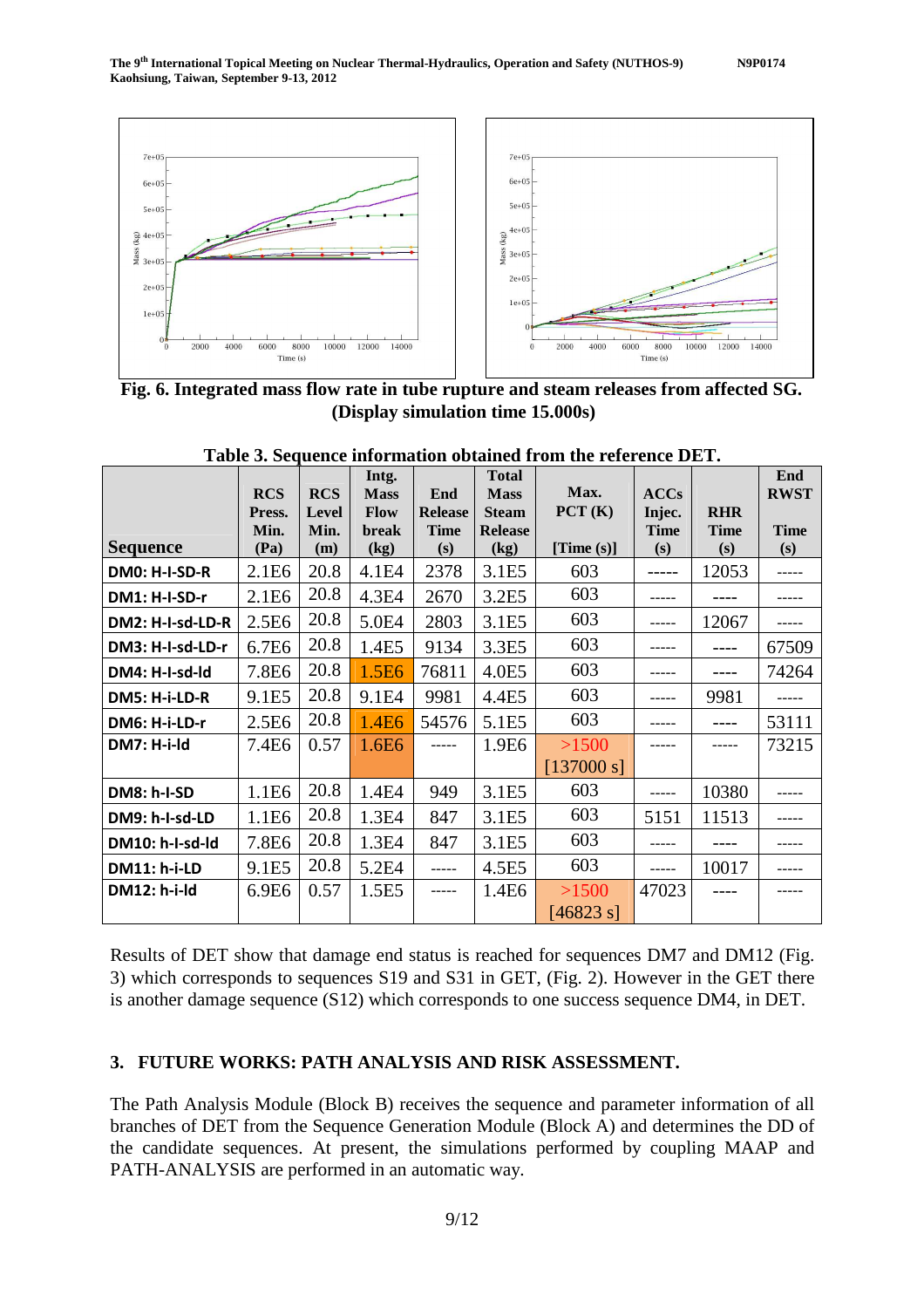Headers that may occur at uncertain times (mainly operator actions but also events with stochastic phenomenology) are defined as Non Deterministic Headers (NDH). In order to take into account this uncertainty a time sampling between the minimum time when the header event becomes possible and a maximum time (or the mission time, 24 hours) is performed for each NDH, see Figure 7. The approach for obtaining the DD of a sequence is shown in Fig. 8. If there are several non-deterministic headers and/or uncertain parameters, a multidimensional time/parameter sampling will be needed. Each sample gives rise to a path belonging to the sequence and the set of paths leading to a damage condition (i.e., exceedance limit) that depicts the DD of the sequence.



**Fig. 7. Path analysis in a sequence with two NDH (headers A and B).** 



**Fig. 8. Examples of Damage Domain (DD).**

Once the DD is obtained, then it is possible to calculate the DEF by integrating the TSD equations inside the DD of each sequence ([6]). This integration module constitutes the Risk Assessment module (Block D, see Fig. 1). TSD equations evaluate the frequency density of each path within a sequence, and need several probabilistic data that can be obtained from several sources like pre-existing PSA's and stochastic phenomena models (Block C, see Fig. 1). TSD framework uses the concept of "stimulus" of a dynamic event header, defined as a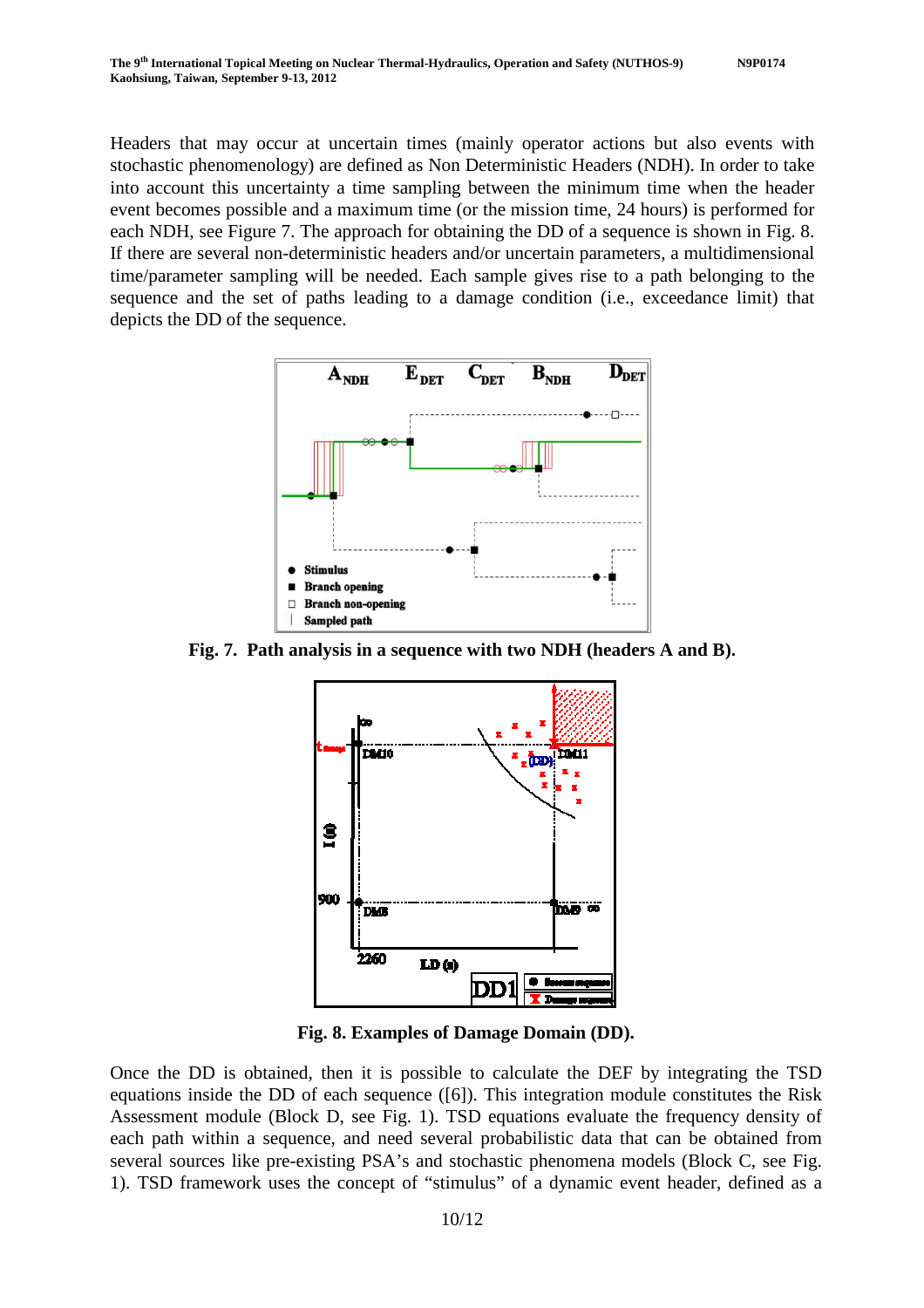condition that enables the event. For instance, in the case of a protective action the stimulus is the demand of that action, directly derived from the simulation results. In addition, the probability distributions of NDH do not show mutual dependencies and do not depend on physical variables, i.e., probability distributions are known functions of the delay from the activation of the stimulus to the actual occurrence of the event.

Path analysis and Risk Assessment (Blocks B and D of ISA methodology, see Fig. 2) have not been applied to this SGTR analysis, a research that will be performed in a next future. However, they have been included in other sequence analyses like Loss of Coolant Accident and Loss of Component Cooling Water System in PWR. Further details can be found in [2], [3], [4], [5].

## **4. CONCLUSIONS**

The results of DET simulation have shown that GET damage sequences are adequately reproduced by DET simulation; with the exception of one GET damage sequence which is found to be a success sequence in DET. This result shows the capability of DET analysis in order to perform PSA verification.

In addition, it is known that in PSA each sequence has a well-defined final state, success or damage. This analysis has pointed out that depending on operator action times, it is possible to have a candidate sequence for the DD, sequence with damage probability and a success probability, illustrating the importance of Path Analysis and Risk Assessment.

This paper shows an application of the ISA methodology for the analysis of SGTR sequences using MAAP-SCAIS codes. In general, the results have shown the capability and necessity of an ISA-like methodology in order to properly account for uncertainties in the time delay of operator response and other stochastic events along with usual parametric uncertainties in the evaluation of the safety in a NPP.

## **REFERENCES**

- 1. Izquierdo, J.M. et al., 2008a. "SCAIS (Simulation Code System for Integrated Safety Assessment): Current status and applications". *Proc. ESREL 08*, Valencia, Spain.
- 2. Hortal, F.J., et al, 2010 "Application of the Damage Domain approach to the calculation of exceedance frequencies" *10th International Probabilistic Safety Assessment & Management Conference (PSAM10).*
- 3. Queral, C et al. 2011b "Application of a Dynamic Event Tree Methodology to Sequences with Loss of Component Cooling Water System". *OECD/CSNI Workshop on Best Estimate Methods and Uncertainty Evaluations*. Barcelona, Spain, November 16-18, 2011.
- 4. Queral, C. et al, 2011a "Calculation of Damage Exceedance Frequencies in Cold Leg MBLOCA Sequences" *The 8thInternational Topical Meeting on Nuclear Thermal-Hydraulics, Operation and Safety (ICONE-19)* Chiba, Japan, May 16-19, 2011.
- 5. Queral, C et al. 2012 "Calculation of Damage Frequencies without Success Criteria Hypothesis. Application to MBLOCA Sequences". *11th International Probabilistic Safety Assessment & Management Conference (PSAM11).* Helsinki, Finland, 25-29 June 2012.
- 6. Izquierdo, J.M. et al., 2008b. "TSD, a SCAIS suitable variant of the SDTPD", *Proc. ESREL*